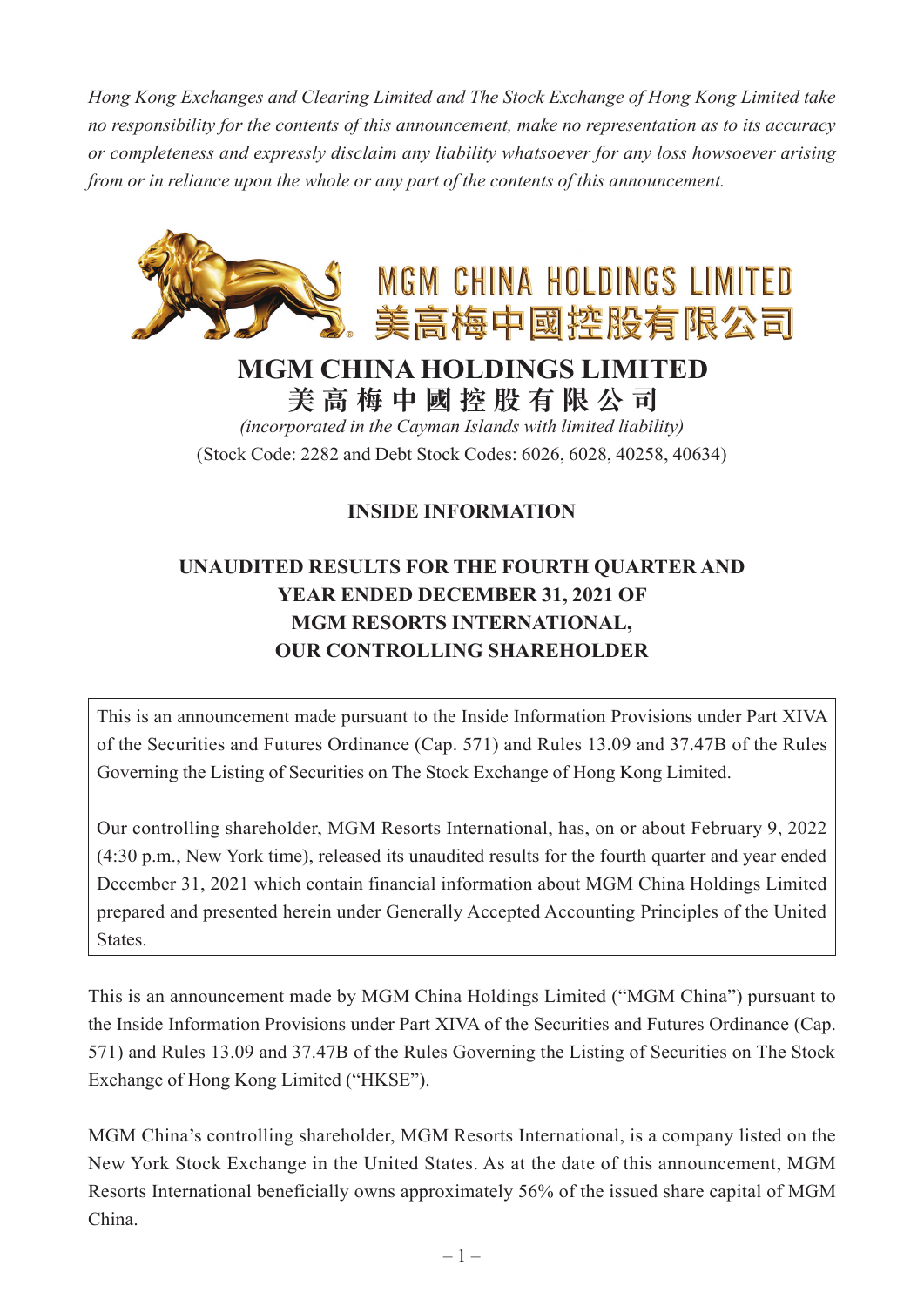MGM Resorts International has, on or about February 9, 2022 (4:30 p.m., New York time), released its unaudited results for the fourth quarter and year ended December 31, 2021 (the "Earnings Release"). If you wish to review the Earnings Release prepared by MGM Resorts International and as filed with the United States Securities and Exchange Commission, please visit [http://www.sec.gov/cgi-bin/browse-edgar?action=getcompany&CIK=0000789570&owner=excl](http://www.sec.gov/cgi-bin/browse-edgar?action=getcompany&CIK=0000789570&owner=exclude&count=40&hidefilings=0) [ude&count=40&hidefilings=0.](http://www.sec.gov/cgi-bin/browse-edgar?action=getcompany&CIK=0000789570&owner=exclude&count=40&hidefilings=0) The Earnings Release contains financial information about MGM China and its subsidiaries ("we", "our" or "Group") which is available in the public domain.

The unaudited consolidated financial results of MGM Resorts International, including those contained in the Earnings Release, have been prepared in accordance with the Generally Accepted Accounting Principles of the United States ("US GAAP"), which are different from International Financial Reporting Standards ("IFRS"), which, as a company listed on the Main Board of HKSE, we use to prepare and present our financial information.

The unaudited consolidated financial results of MGM Resorts International for the fourth quarter and year ended December 31, 2021 included in the Earnings Release include the effect of its consolidation of MGM China, including purchase price adjustments and certain other adjustments to reflect the financial information of the Group in accordance with US GAAP. As such, our financial information in the Earnings Release is not directly comparable to our audited consolidated financial results to be disclosed by MGM China prepared in accordance with IFRS.

**Our shareholders and potential investors are advised that the financial results in the Earnings Release are unaudited and have not been prepared or presented by MGM China and there is no indication or assurance from MGM China that our financial results will be the same as that presented in the Earnings Release.**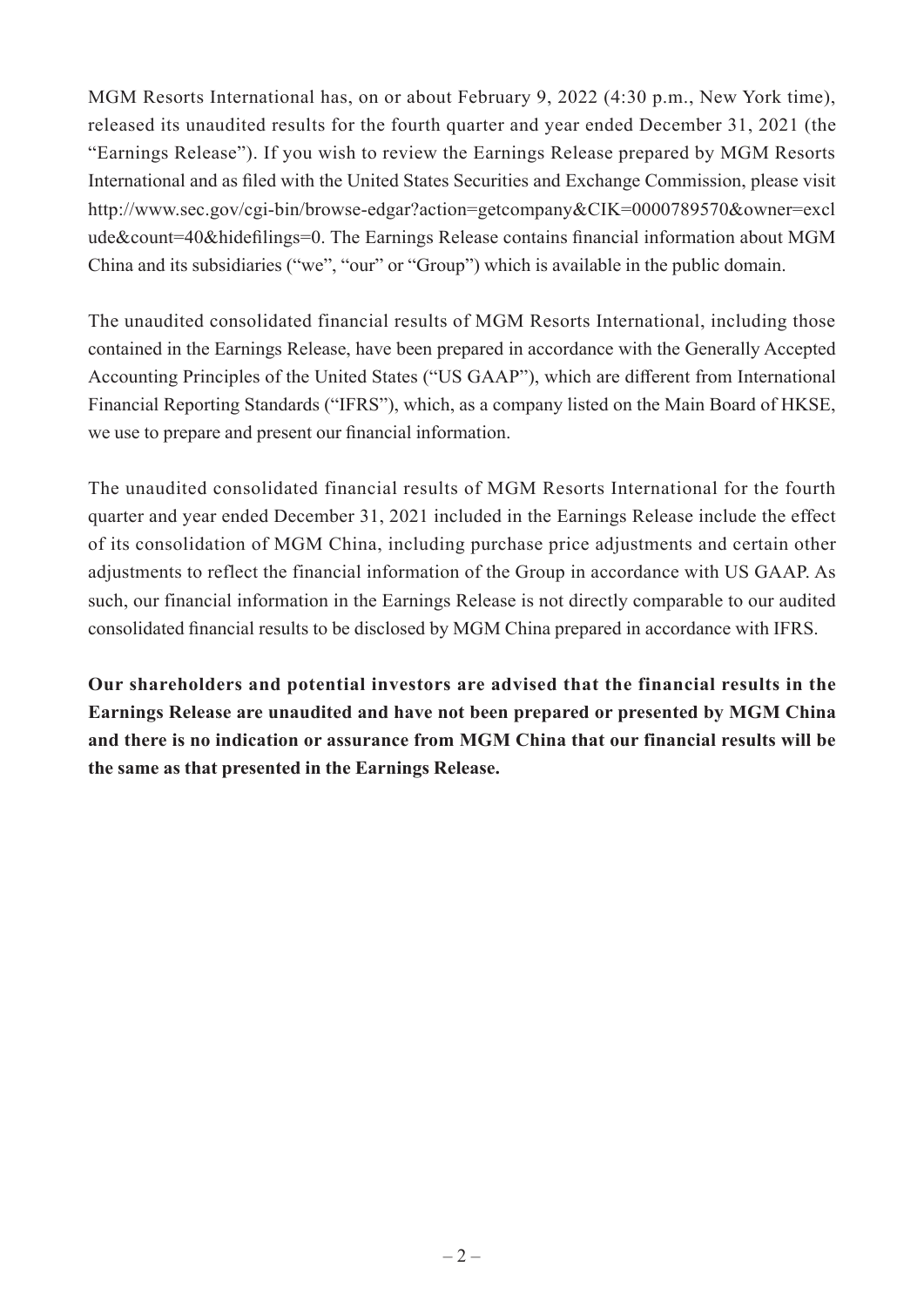The following table summarizes the Group's financial information under IFRS for the fourth quarter and year ended December 31, 2021.

|                              | <b>Three Months Ended</b><br>December 31 |                 | <b>Twelve Months Ended</b> |                 |
|------------------------------|------------------------------------------|-----------------|----------------------------|-----------------|
|                              |                                          |                 | December 31                |                 |
|                              | 2021                                     | 2020            | 2021                       | 2020            |
|                              | <b>HK\$'000</b>                          | <b>HK\$'000</b> | <b>HK\$'000</b>            | <b>HK\$'000</b> |
|                              | (Unaudited)                              | (Unaudited)     | (Unaudited)                | (Unaudited)     |
| <b>Revenue:</b>              |                                          |                 |                            |                 |
| <b>MGM</b> Macau             | 1,306,894                                | 1,261,361       | 5,180,280                  | 2,793,858       |
| <b>MGM</b> Cotai             | 1,145,125                                | 1,100,989       | 4,230,534                  | 2,302,125       |
| <b>Total Revenue</b>         | 2,452,019                                | 2,362,350       | 9,410,814                  | 5,095,983       |
| Adjusted $EBITDA(1)$ :       |                                          |                 |                            |                 |
| <b>MGM</b> Macau             | 95,460                                   | 247,133         | 563,600                    | (384, 012)      |
| <b>MGM</b> Cotai             | (6, 448)                                 | 120,096         | (173, 723)                 | (987, 711)      |
| <b>Total Adjusted EBITDA</b> | 89,012                                   | 367,229         | 389,877                    | (1,371,723)     |

(1) Adjusted EBITDA is profit/loss before finance costs, income tax expense, depreciation and amortization, gain/loss on disposal/write-off of property and equipment and other assets, interest income, net foreign currency difference, share-based payments, pre-opening costs and corporate expenses which mainly include administrative expenses of the corporate office and license fee paid to a related company. Adjusted EBITDA is used by management as the primary measure of the Group's operating performance and to compare our operating performance with that of our competitors. Adjusted EBITDA should not be considered in isolation, construed as an alternative to profit or operating profit as reported under IFRS or other combined operations or cash flow data, or interpreted as an alternative to cash flow as a measure of liquidity. Adjusted EBITDA presented in this announcement may not be comparable to other similarly titled measures of other companies operating in the gaming or other business sectors.

**Our shareholders and potential investors are advised to read the financial information presented herein in conjunction with the annual results announcement to be published by MGM China for the year ended December 31, 2021 and are advised that the financial information of MGM China under IFRS presented herein relating to MGM China has not been audited or reviewed by MGM China's auditor.**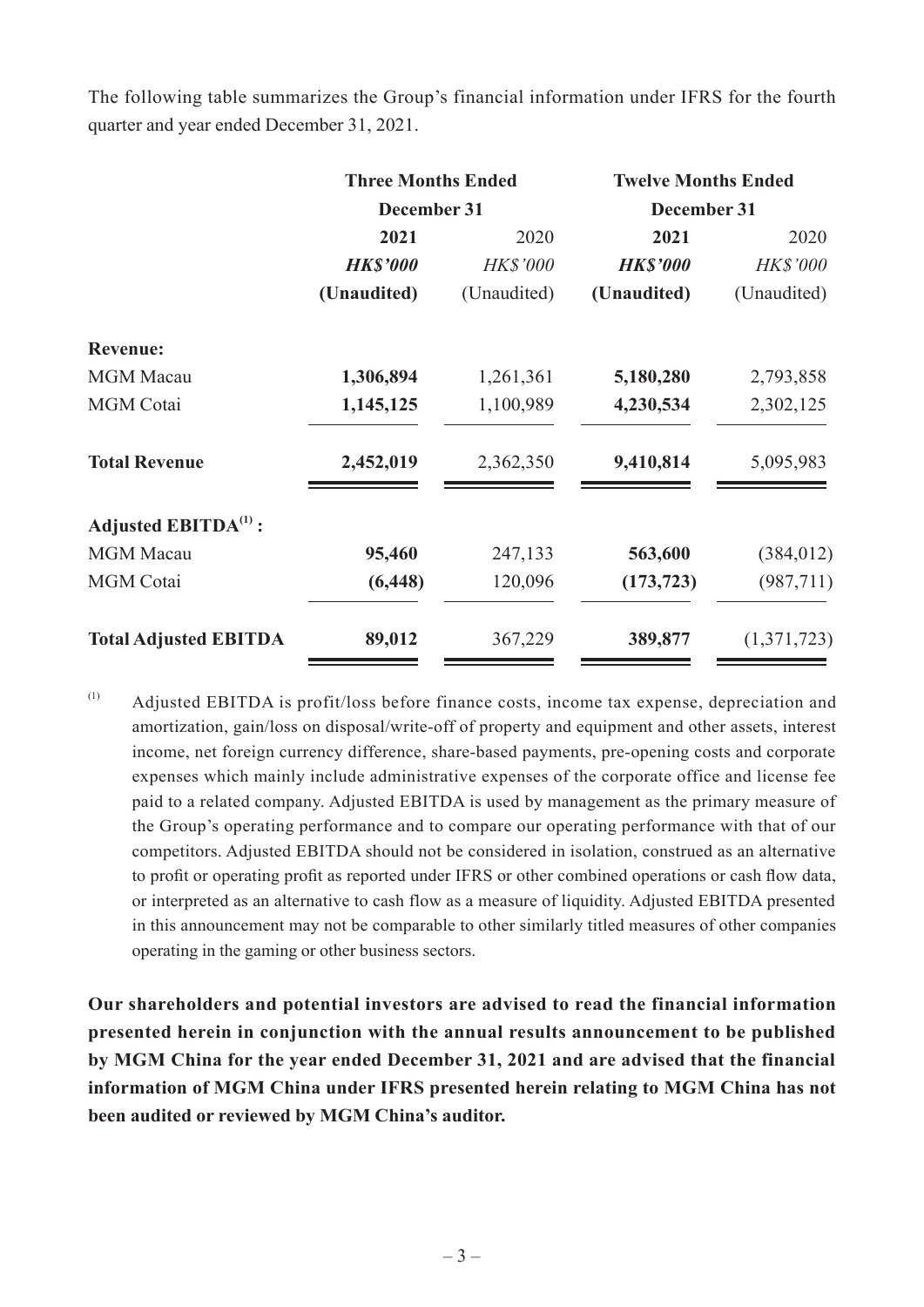# **Summary Statistics**

The following tables present certain selected income statement line items and certain other data of MGM Macau and MGM Cotai.

| <b>MGM Macau</b>                                                                               | <b>Three Months Ended</b> |             | <b>Twelve Months Ended</b> |             |
|------------------------------------------------------------------------------------------------|---------------------------|-------------|----------------------------|-------------|
| (in thousands, except for number                                                               | December 31               |             | December 31                |             |
| of gaming units, percentage                                                                    | 2021                      | 2020        | 2021                       | 2020        |
| and revenue per available room                                                                 | <b>HK\$'000</b>           | HK\$'000    | <b>HK\$'000</b>            | HK\$'000    |
| ("REVPAR")                                                                                     | (Unaudited)               | (Unaudited) | (Unaudited)                | (Unaudited) |
| Main floor table games drop                                                                    | 5,311,899                 | 4,423,600   | 20,299,155                 | 8,907,488   |
| Main floor gross table games win <sup>(1)</sup>                                                | 1,122,648                 | 889,990     | 4,125,052                  | 1,813,594   |
| Main floor table games win percentage                                                          | 21.1%                     | 20.1%       | 20.3%                      | 20.4%       |
| Average daily gross win per main                                                               |                           |             |                            |             |
| floor gaming table                                                                             | 55.6                      | 45.7        | 52.2                       | 26.3        |
| VIP table games turnover                                                                       | 8,071,244                 | 9,730,850   | 41,078,818                 | 32,225,466  |
| VIP gross table games win $^{(1)}$                                                             | 193,129                   | 440,708     | 1,198,775                  | 1,097,452   |
| VIP table games win percentage<br>(calculated before commissions,<br>complimentaries and other |                           |             |                            |             |
| incentives)                                                                                    | 2.39%                     | 4.53%       | 2.92%                      | 3.41%       |
| Average daily gross win per                                                                    |                           |             |                            |             |
| VIP gaming table                                                                               | 30.3                      | 70.9        | 48.3                       | 47.5        |
| Slot machine handle                                                                            | 2,911,823                 | 3,549,360   | 13,276,317                 | 9,105,859   |
| Slot machine gross win $(1)$                                                                   | 107,323                   | 133,862     | 504,795                    | 327,529     |
| Slot hold percentage                                                                           | 3.7%                      | 3.8%        | 3.8%                       | 3.6%        |
| Average daily win per slot                                                                     | 1.5                       | 2.3         | 1.9                        | 1.4         |
| Commissions, complimentaries and                                                               |                           |             |                            |             |
| other incentives <sup>(1)</sup>                                                                | (273, 537)                | (341, 860)  | (1,220,123)                | (764, 233)  |
| Room occupancy rate                                                                            | 80.9%                     | 80.1%       | 79.8%                      | 35.6%       |
| <b>REVPAR</b>                                                                                  | 1,317                     | 1,205       | 1,155                      | 593         |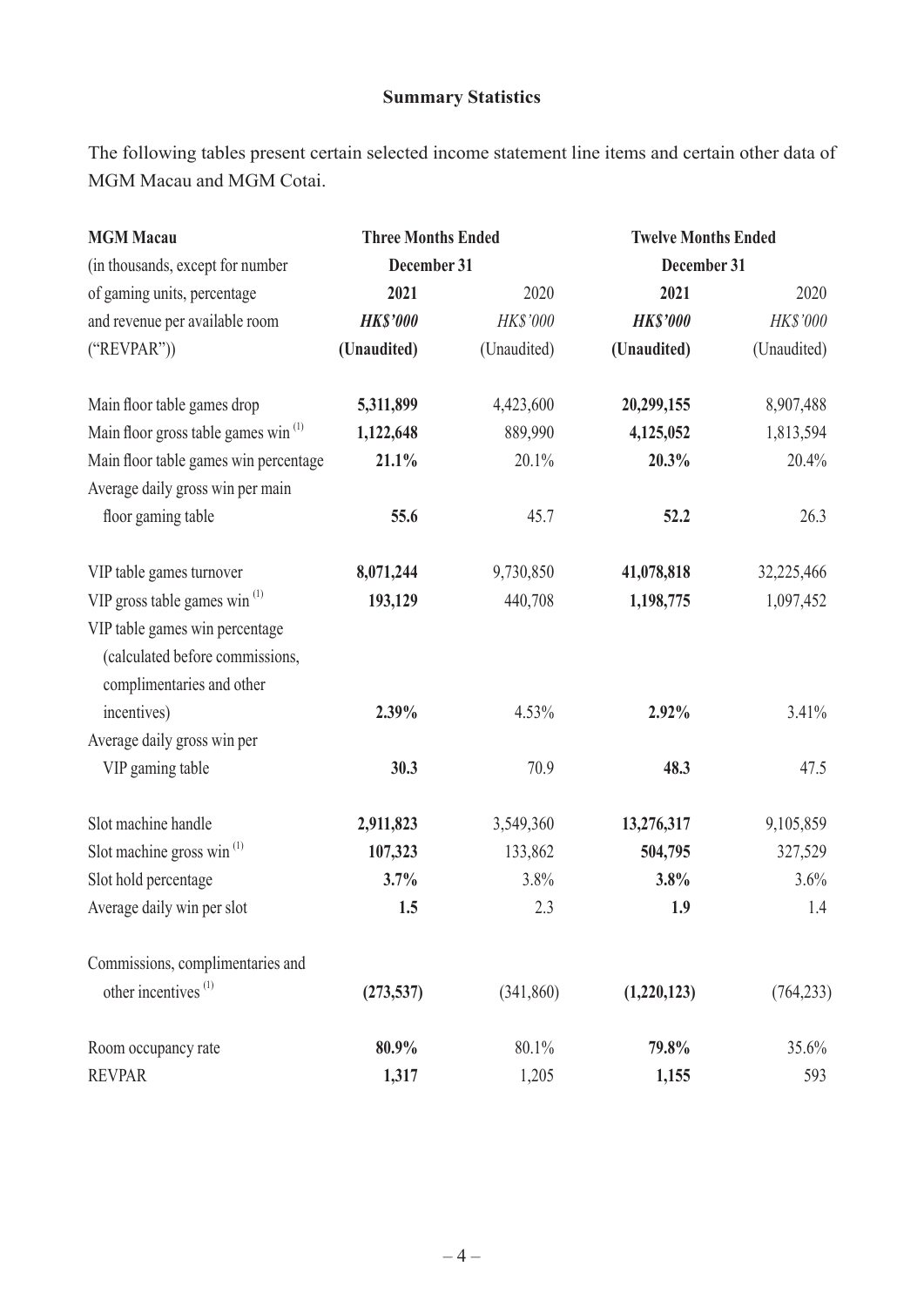**As At**

**December 31 2021** 2020 **(Unaudited)** (Unaudited)

| Gaming Units:                      |     |     |
|------------------------------------|-----|-----|
| Tables <sup><math>(2)</math></sup> | 289 | 279 |
| Slot machines $(3)$                | 845 | 638 |

| <b>MGM</b> Cotai                                                                               | <b>Three Months Ended</b> |             | <b>Twelve Months Ended</b> |             |
|------------------------------------------------------------------------------------------------|---------------------------|-------------|----------------------------|-------------|
|                                                                                                | December 31               |             | December 31                |             |
| (in thousands, except for number                                                               | 2021                      | 2020        | 2021                       | 2020        |
| of gaming units, percentage                                                                    | <b>HK\$'000</b>           | HK\$'000    | <b>HK\$'000</b>            | HK\$'000    |
| and REVPAR)                                                                                    | (Unaudited)               | (Unaudited) | (Unaudited)                | (Unaudited) |
| Main floor table games drop                                                                    | 3,759,641                 | 3,727,725   | 14,747,578                 | 6,892,861   |
| Main floor gross table games win <sup>(1)</sup>                                                | 916,611                   | 996,131     | 3,381,925                  | 1,809,847   |
| Main floor table games win percentage                                                          | 24.4%                     | 26.7%       | 22.9%                      | 26.3%       |
| Average daily gross win per main floor                                                         |                           |             |                            |             |
| gaming table                                                                                   | 46.3                      | 51.0        | 43.5                       | 25.8        |
| VIP table games turnover                                                                       | 5,460,995                 | 7,413,731   | 24,981,565                 | 22,181,609  |
| VIP gross table games win <sup>(1)</sup>                                                       | 201,575                   | 139,685     | 913,578                    | 551,059     |
| VIP table games win percentage<br>(calculated before commissions,<br>complimentaries and other |                           |             |                            |             |
| incentives)                                                                                    | 3.69%                     | 1.88%       | 3.66%                      | 2.48%       |
| Average daily gross win per                                                                    |                           |             |                            |             |
| VIP gaming table                                                                               | 49.0                      | 29.4        | 50.9                       | 30.1        |
| Slot machine handle                                                                            | 2,946,872                 | 2,913,110   | 12,015,749                 | 7,454,978   |
| Slot machine gross win <sup>(1)</sup>                                                          | 120,752                   | 95,398      | 406,803                    | 233,176     |
| Slot hold percentage                                                                           | 4.1%                      | 3.3%        | 3.4%                       | 3.1%        |
| Average daily win per slot                                                                     | 1.5                       | 1.5         | 1.4                        | 1.0         |
| Commissions, complimentaries                                                                   |                           |             |                            |             |
| and other incentives <sup>(1)</sup>                                                            | (261, 667)                | (288,068)   | (1,087,751)                | (684, 343)  |
| Room occupancy rate                                                                            | 43.6%                     | 47.1%       | 47.2%                      | 22.4%       |
| <b>REVPAR</b>                                                                                  | 609                       | 594         | 569                        | 327         |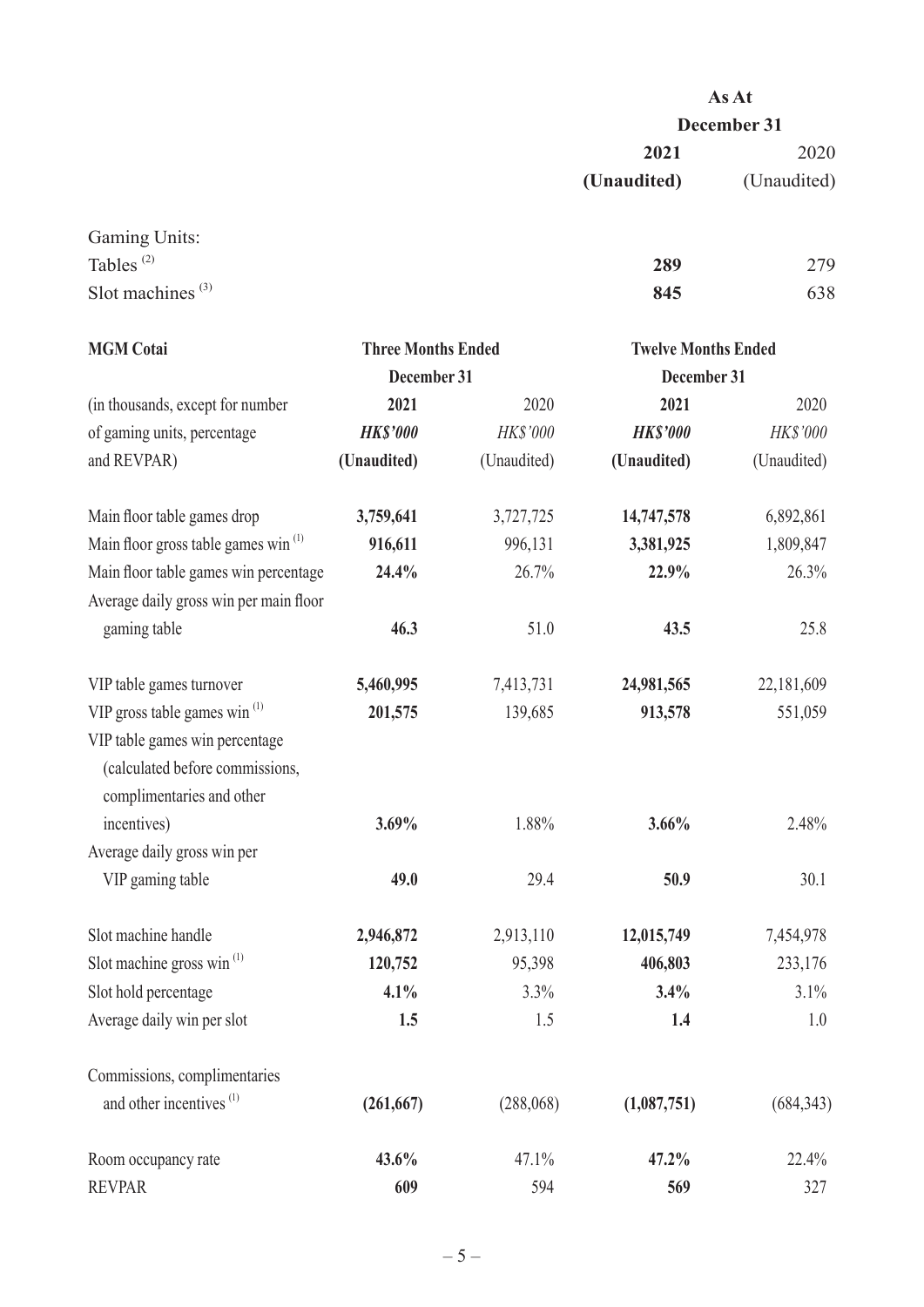|                       |             | As At       |  |  |
|-----------------------|-------------|-------------|--|--|
|                       |             | December 31 |  |  |
|                       | 2021        | 2020        |  |  |
|                       | (Unaudited) | (Unaudited) |  |  |
| Gaming Units:         |             |             |  |  |
| Tables <sup>(2)</sup> | 263         | 273         |  |  |

| TAUICS              | 20J | د ا پ |
|---------------------|-----|-------|
| Slot machines $(3)$ | 839 | 655   |
|                     |     |       |
|                     |     |       |

- *Note:* Due to the COVID-19 pandemic, the Macau Government asked that all gaming operators in Macau suspend casino operations for a 15-day period that commenced on February 5, 2020. As a result, all operations at MGM Macau and MGM Cotai were suspended, other than operations that were necessary to provide sufficient non-gaming facilities to serve any remaining hotel guests. Although operations at MGM Macau and MGM Cotai resumed on February 20, 2020, certain health safeguards, such as limiting the number of seats available at each table game, slot machine spacing, temperature checks, mask protection and health declarations submitted through the Macau Health Code system remained in effect at December 31, 2021. At the date of this announcement, various travel and entry restrictions in Macau, Hong Kong and mainland China remain in place (including the temporary suspension of ferry services from Hong Kong to Macau, the nucleic acid test result certificate and mandatory quarantine requirements for visitors from Hong Kong, Taiwan and high risk areas in mainland China, and bans on entry or enhanced quarantine requirements on other visitors).
- (1) The total of "VIP gross table games win", "main floor gross table games win" and "slot machine gross win" is different to the casino revenue because casino revenue is reported net of commissions and certain sales incentives including the allocation of casino revenue to hotel rooms, food and beverage and other revenue for services provided to casino customers on a complimentary basis.
- <sup>(2)</sup> Permanent table count as at December 31, 2021 and 2020.
- $^{(3)}$  Due to social distancing measures as a result of the COVID-19 pandemic, the slot machines were operated at a reduced capacity.

With a view to ensuring that all shareholders and potential investors of MGM China have equal and timely access to the information pertaining to the Group, set forth below are the key highlights of financial information relevant to the Group published by MGM Resorts International in the Earnings Release. (Unless otherwise provided, all dollar amounts in the Earnings Release are denominated in United States dollars):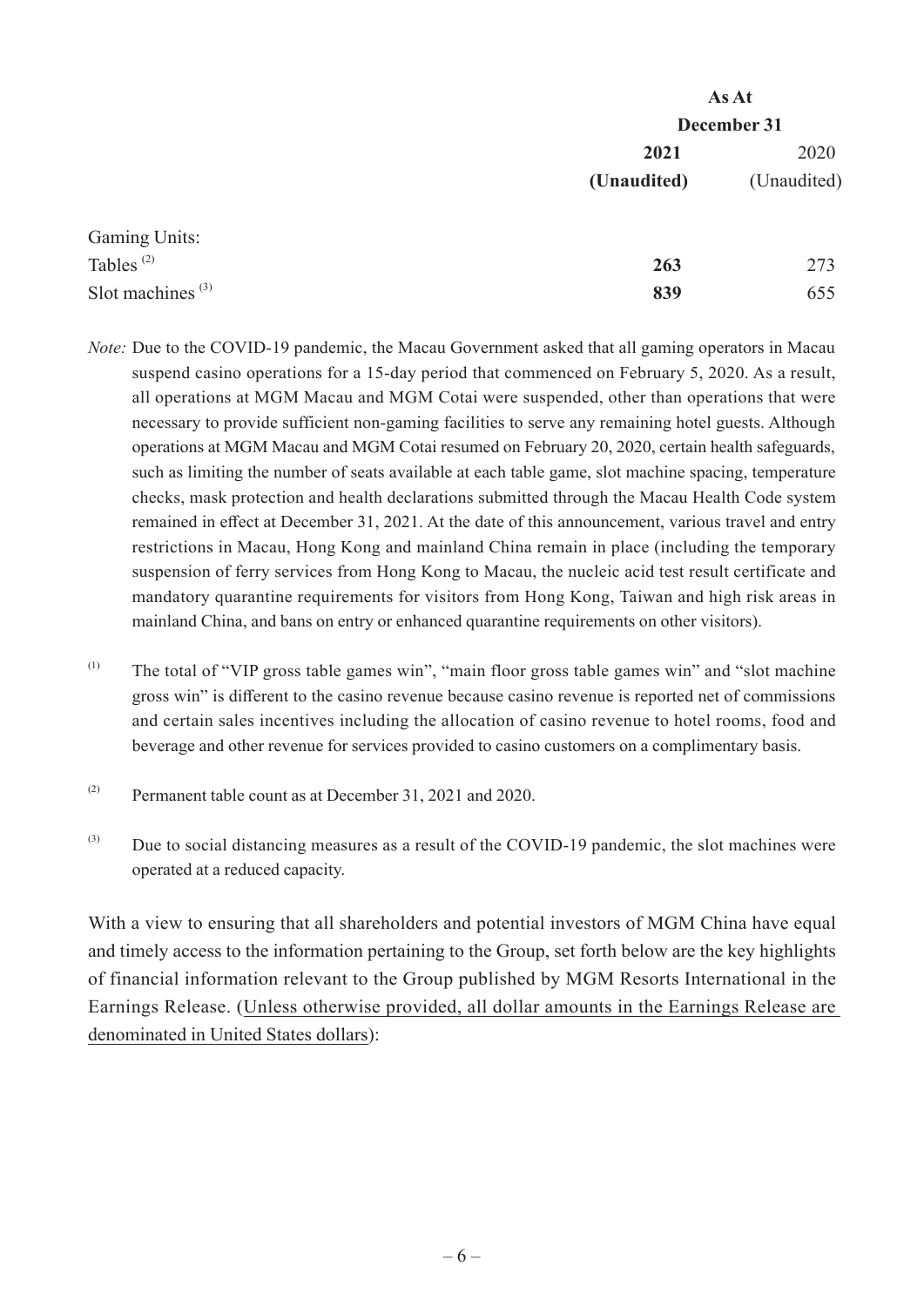Extracts from the Earnings Release:

### *"Fourth Quarter 2021 Financial Highlights:*

### *MGM China*

- *• Net revenues of \$315 million, an increase of 3% compared to the prior year quarter and a decrease of 57% compared to the fourth quarter of 2019. The current and prior year quarters were negatively affected by travel and entry restrictions in Macau due to the pandemic;*
- *• VIP Table Games Hold Adjusted MGM China Net Revenues of \$313 million, an increase of 3% compared to the prior year quarter and a decrease of 55% compared to the fourth quarter of 2019;*
- *• Adjusted Property EBITDAR of \$5 million, a decrease of 88% compared to the prior year quarter due primarily to a \$23 million bonus reversal in the prior year quarter and a \$13 million increase in bad debt expense, and a decrease of 97% compared to the fourth quarter of 2019; and*
- *• VIP Table Games Hold Adjusted MGM China Adjusted Property EBITDAR of \$2 million, a decrease of 96% compared to the prior year, and a decrease of 99% compared to the fourth quarter of 2019.*

#### *Full Year 2021 Financial Highlights:*

### *MGM China*

- *• Net revenues of \$1.2 billion, an increase of 84% compared to the prior year and a decrease of 58% compared to 2019; and*
- *• MGM China Adjusted Property EBITDAR of \$25 million in 2021 compared to a loss of \$194 million in 2020 and a decrease of 97% compared to 2019.*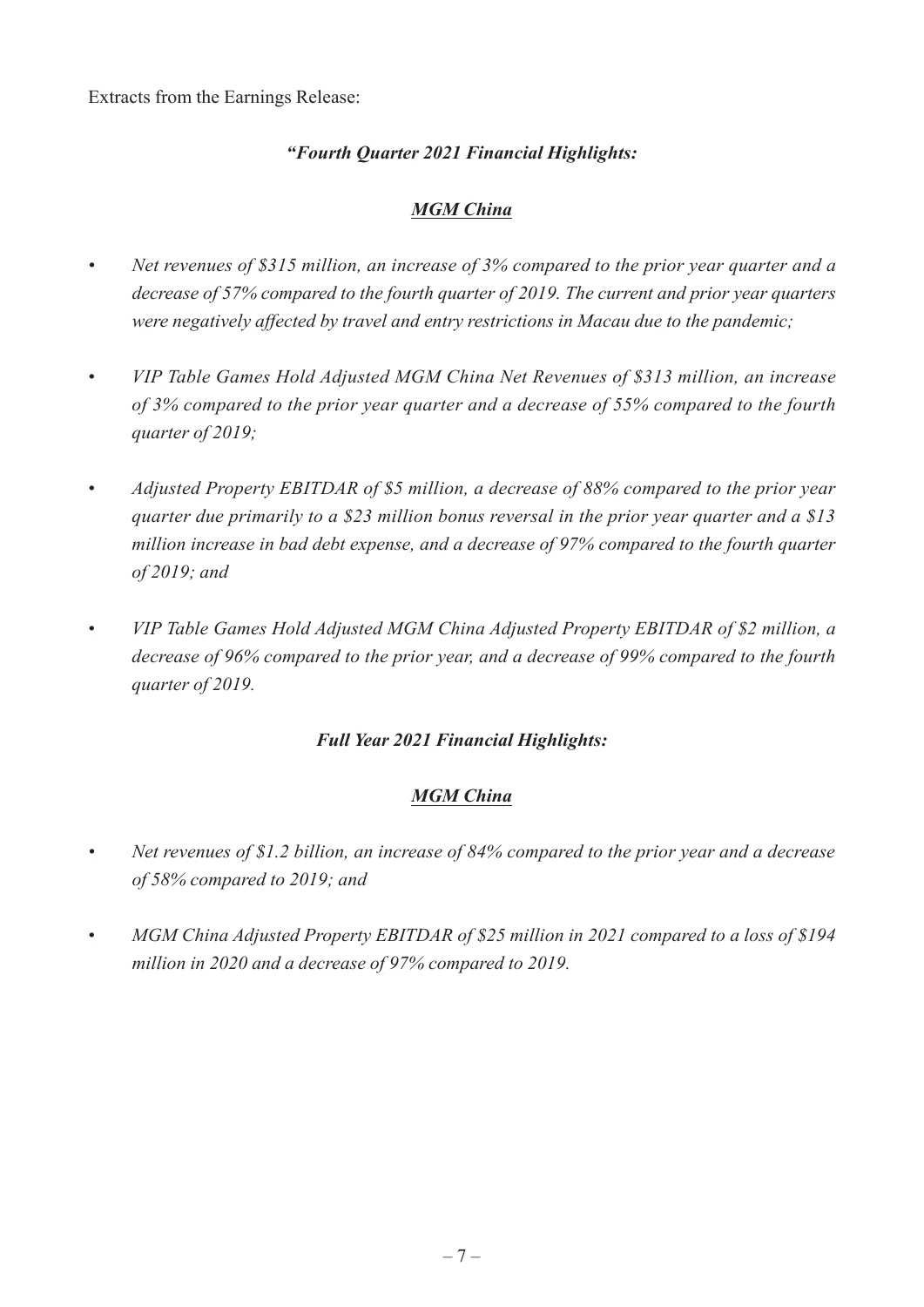#### *MGM China*

*The following table shows key gaming statistics for MGM China:*

|                                 | <b>Three Months Ended</b><br>December 31 |       |
|---------------------------------|------------------------------------------|-------|
|                                 |                                          |       |
|                                 | 2021                                     | 2020  |
|                                 | (Dollars in millions)                    |       |
| Casino Revenue                  | 273                                      | 267   |
| <b>VIP</b> Table Games Turnover | 1,736                                    | 2,212 |
| <b>VIP</b> Table Games Win      | 51                                       | 75    |
| VIP Table Games Win %           | 2.9%                                     | 3.4%  |
| Main Floor Table Games Drop     | 1,165                                    | 1,051 |
| Main Floor Table Games Win      | 262                                      | 243   |
| Main Floor Table Games Win %    | 22.5%                                    | 23.1% |

*License fee expense was \$6 million in the current quarter and \$5 million in the prior year quarter.*

# *MGM Resorts International and Subsidiaries Supplemental Data — Net Revenues and Adjusted Property EBITDAR*

*(In thousands) (Unaudited)*

|                             | <b>Three Months Ended</b><br><b>December 31</b> |         | <b>Twelve Months Ended</b><br><b>December 31</b> |           |
|-----------------------------|-------------------------------------------------|---------|--------------------------------------------------|-----------|
|                             |                                                 |         |                                                  |           |
|                             | 2021                                            | 2020    | 2021                                             | 2020      |
| MGM China net revenues      | 314,717                                         | 304,751 | 1,210,761                                        | 656,703   |
| MGM China Adjusted Property |                                                 |         |                                                  |           |
| <i>EBITDAR</i>              | 5,015                                           | 40,892  | 25,367                                           | (193,832) |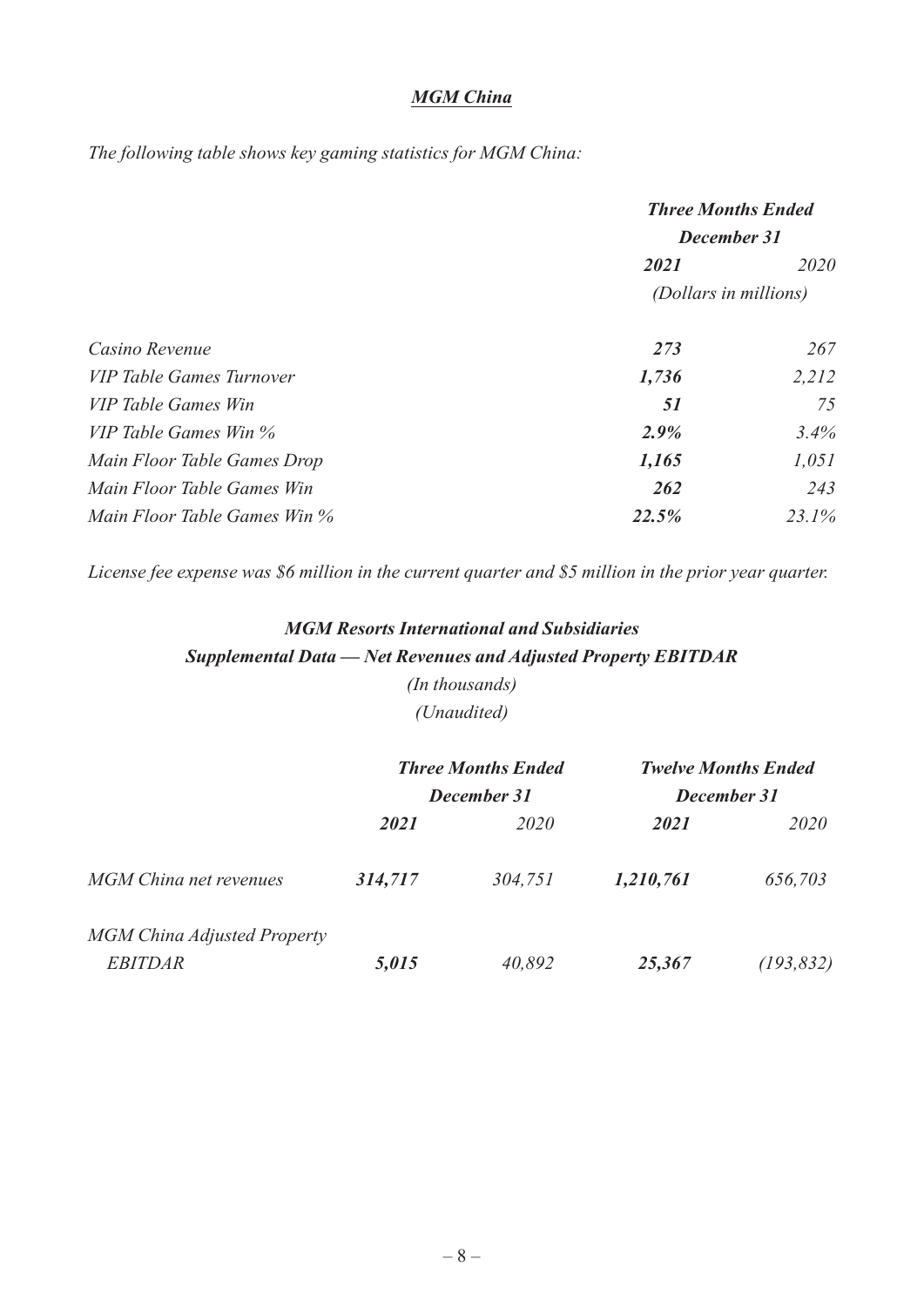# *MGM Resorts International and Subsidiaries Reconciliations of MGM China Net Revenues and MGM China Adjusted Property EBITDAR to VIP Table Games Hold Adjusted MGM China Net Revenues and VIP Table Games Hold Adjusted MGM China Adjusted Property EBITDAR (In thousands)*

*(Unaudited)*

|                                      | <b>Three Months Ended</b><br>December 31 |          | <b>Twelve Months Ended</b><br>December 31 |            |
|--------------------------------------|------------------------------------------|----------|-------------------------------------------|------------|
|                                      | 2021                                     | 2020     | 2021                                      | 2020       |
| <b>MGM China Net Revenues</b>        | 314,717                                  | 304,751  | 1,210,761                                 | 656,703    |
| Hold Adjustment <sup>(1)</sup>       | (1,409)                                  | (1, 728) | (14, 904)                                 | 6,967      |
| <b>VIP Table Games Hold Adjusted</b> |                                          |          |                                           |            |
| <b>MGM China Net Revenues</b>        | 313,308                                  | 303,023  | 1,195,857                                 | 663,670    |
| <b>MGM China Adjusted Property</b>   |                                          |          |                                           |            |
| <b>EBITDAR</b>                       | 5,015                                    | 40,892   | 25,367                                    | (193, 832) |
| Hold Adjustment <sup>(2)</sup>       | (3,128)                                  | 1,725    | (8,097)                                   | 8,371      |
| <b>VIP Table Games Hold Adjusted</b> |                                          |          |                                           |            |
| <b>MGM China Adjusted Property</b>   |                                          |          |                                           |            |
| <b>EBITDAR</b>                       | 1,887                                    | 42,617   | 17,270                                    | (185, 461) |

*(1) For MGM China, hold adjustment represents the estimated incremental VIP table games win or loss related to VIP Rolling Chip volume play had the Company's win percentage equaled the mid-point of the expected normal range of 2.6% to 3.3%. Amounts include estimated commissions and other incentives related to increases or decreases in VIP table games win.*

*(2) These amounts include estimated incremental expenses (gaming taxes and bad debt expense) that would have been incurred or avoided on the incremental VIP table games win or loss calculated in (1) above.*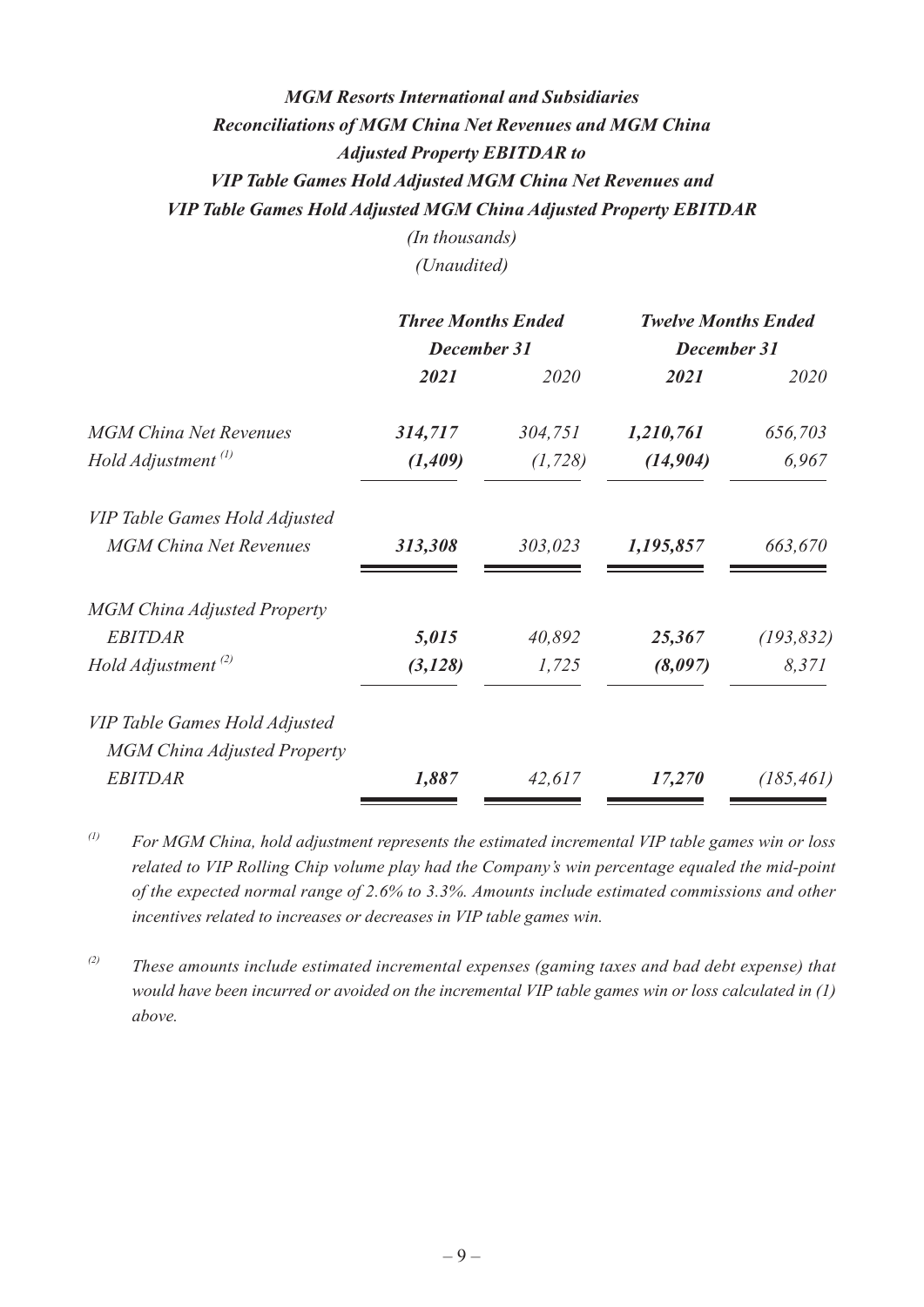#### *Non-GAAP financial measures*

*"VIP Table Games Hold Adjusted MGM China Net Revenues" is an additional supplemental non-GAAP financial measure that is presented to adjust MGM China net revenues for the impact of certain variances in VIP table games' win percentages compared to the mid-point of the expected range. VIP Table Games Hold Adjusted MGM China Net Revenues is also adjusted for the VIP commissions and other incentives that would have been incurred or avoided when applying the win percentages noted below to the respective gaming volumes. Management believes VIP Table Games Hold Adjusted MGM China Net Revenues presents a consistent measure in providing period-to-period comparisons and is a useful measure in assisting investors evaluating the Company's operating performance. VIP Table Games Hold Adjusted MGM China Net Revenues should not be construed as an alternative to GAAP net revenues, as an indicator of the Company's performance, or as any other measure determined in accordance with generally accepted accounting principles. A reconciliation of GAAP net revenues to VIP Table Games Hold Adjusted MGM China Net Revenues is included in the financial schedules in this release.*

*"Adjusted EBITDAR" is earnings before interest and other non-operating income (expense), taxes, depreciation and amortization, preopening and start-up expenses, property transactions, net, gain on REIT transactions, net, gain on consolidation of CityCenter, net, CEO transition expense, October 1 litigation settlement, restructuring costs (which represents costs related to severance, accelerated stock compensation expense, and consulting fees directly related to the operating model component of the MGM 2020 Plan), rent expense associated with triple net operating and ground leases, gain related to CityCenter's sale of Harmon land recorded within income from unconsolidated affiliates, and income from unconsolidated affiliates related to investments in real estate ventures.*

*"Adjusted Property EBITDAR" is the Company's reportable segment GAAP measure, which management utilizes as the primary profit measure for its reportable segments and underlying operating segments. Adjusted Property EBITDAR is a measure defined as earnings before interest and other non-operating income (expense), taxes, depreciation and amortization, preopening and start-up expenses, gain on REIT transactions, net, restructuring costs (which represents costs related to severance, accelerated stock compensation expense, and consulting fees directly related to the operating model component of the MGM 2020 Plan), rent expense associated with triple net operating and ground leases, income from unconsolidated affiliates related to investments in real estate ventures, property transactions, net, and excludes gain on consolidation of CityCenter, net, gain related to CityCenter's sale of Harmon land recorded within income from unconsolidated affiliates, and corporate expense (which includes CEO transition expense and October 1 litigation settlement) and stock compensation expense, which are not allocated to each operating segment, and rent expense related to the master lease with MGM Growth Properties that eliminates in consolidation. The Company manages capital allocation, tax planning, stock compensation, and financing decisions at the corporate level. "Adjusted Property EBITDAR margin" is Adjusted Property EBITDAR divided by related segment net revenues.*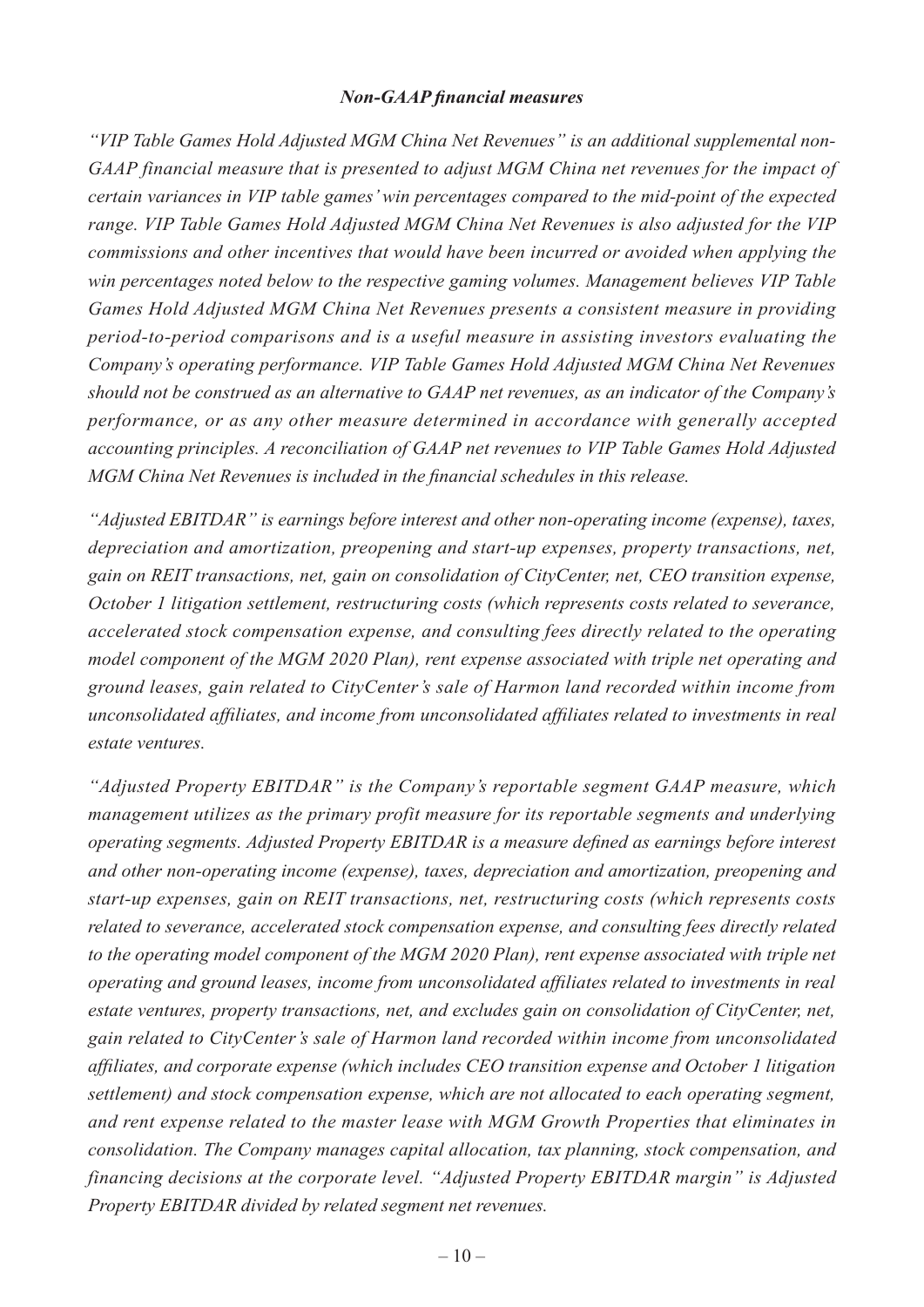*"VIP Table Games Hold Adjusted MGM China Adjusted Property EBITDAR" is a supplemental non-GAAP financial measure, that, in addition to the reasons described above for the presentation of Adjusted Property EBITDAR, is presented to adjust for the impact of certain variances in VIP table games' win percentages compared to the mid-point of the expected range. VIP Table Games Hold Adjusted MGM China Adjusted Property EBITDAR is based on applying a VIP Rolling Chip win percentage of 2.95% to the VIP Rolling Chip volume, which represents the mid-point of the expected normal range of 2.6% to 3.3% for MGM China. VIP Table Games Hold Adjusted MGM China Adjusted Property EBITDAR is also adjusted for the gaming taxes, VIP commissions, bad debt expense, and other incentives that would have been incurred or avoided when applying the win percentages noted above to the respective gaming volumes.*

*Adjusted EBITDAR information is a valuation metric, should not be used as an operating metric, and is presented solely as a supplemental disclosure to reported GAAP measures because management believes this measure is widely used by analysts, lenders, financial institutions, and investors as a principal basis for the valuation of gaming companies. Management believes that while items excluded from Adjusted EBITDAR may be recurring in nature and should not be disregarded in evaluation of the Company's earnings performance, it is useful to exclude such items when analyzing current results and trends. Also, management believes excluded items may not relate specifically to current trends or be indicative of future results. For example, preopening and start-up expenses will be significantly different in periods when the Company is developing and constructing a major expansion project and will depend on where the current period lies within the development cycle, as well as the size and scope of the project(s). Property transactions, net includes normal recurring disposals, gains and losses on sales of assets related to specific assets within the Company's resorts, but also includes gains or losses on sales of an entire operating resort or a group of resorts and impairment charges on entire asset groups or investments in unconsolidated affiliates, which may not be comparable period over period. In addition, management excludes rent expense associated with triple net operating leases and ground leases. Management believes excluding rent expense associated with triple net operating leases and ground leases provides useful information to analysts, lenders, financial institutions, and investors when valuing the Company, as well as comparing the Company's results to other gaming companies, without regard to differences in capital structure and leasing arrangements since the operations of other gaming companies may or may not include triple net operating leases or ground leases. However, as discussed herein, Adjusted EBITDAR should not be viewed as a measure of overall operating performance, considered in isolation, or as an alternative to net income, because this measure is not presented on a GAAP basis and excludes certain expenses, including the rent expense associated with the Company's triple net operating and ground leases, and are provided for the limited purposes discussed herein.*